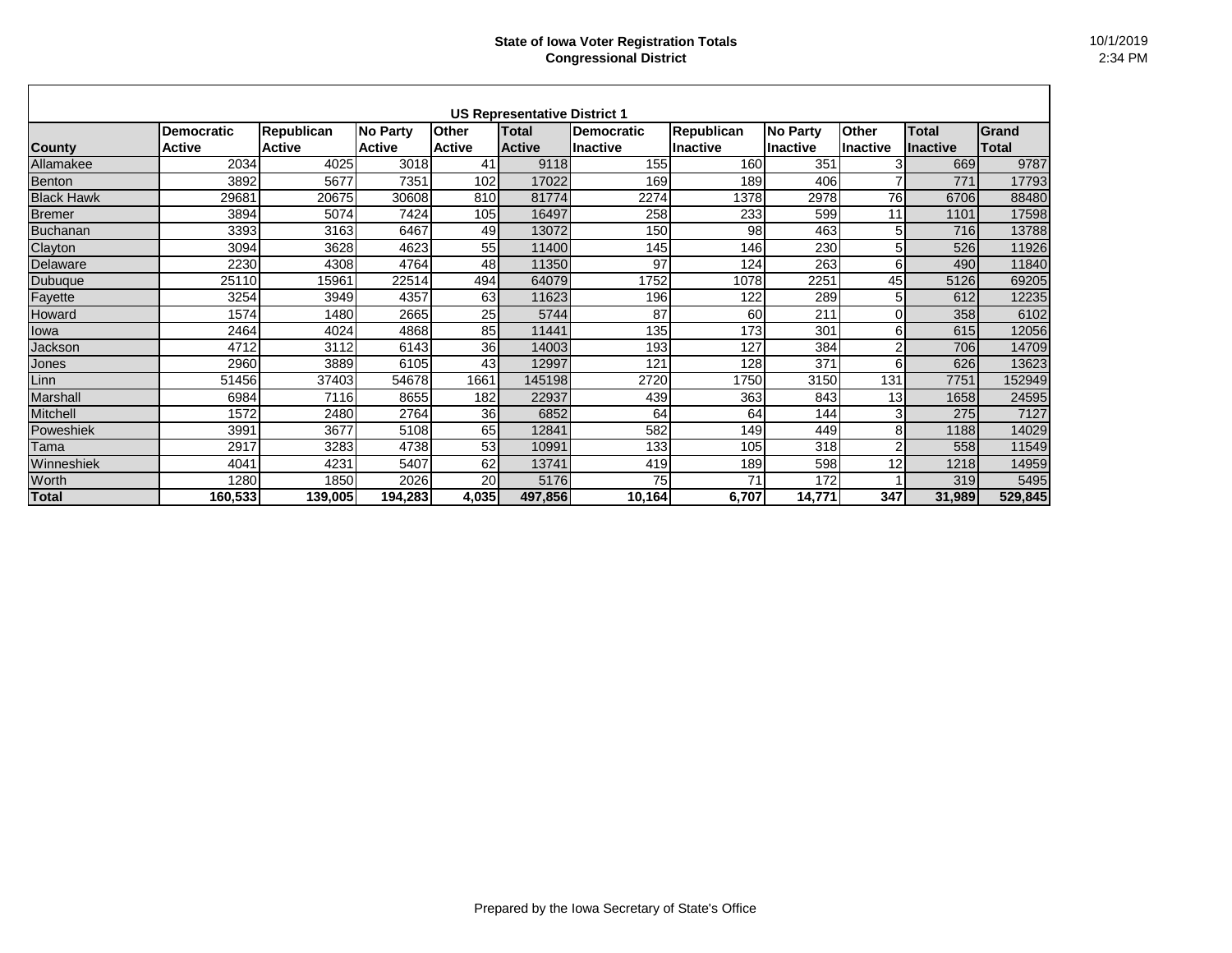|                   |                   |                   |                 |               | <b>US Representative District 2</b> |                 |                   |                 |                 |                 |         |
|-------------------|-------------------|-------------------|-----------------|---------------|-------------------------------------|-----------------|-------------------|-----------------|-----------------|-----------------|---------|
|                   | <b>Democratic</b> | <b>Republican</b> | <b>No Party</b> | <b>Other</b>  | <b>Total</b>                        | Democratic      | <b>Republican</b> | <b>No Party</b> | <b>Other</b>    | Total           | Grand   |
| County            | <b>Active</b>     | <b>Active</b>     | <b>Active</b>   | <b>Active</b> | <b>Active</b>                       | <b>Inactive</b> | <b>Inactive</b>   | <b>Inactive</b> | <b>Inactive</b> | <b>Inactive</b> | Total   |
| Appanoose         | 2136              | 2956              | 2850            | 40            | 7982                                | 171             | 186               | 414             | 4               | 775             | 8757    |
| Cedar             | 3096              | 3763              | 4885            | 76            | 11820                               | 122             | 149               | 252             | 14              | 537             | 12357   |
| Clarke            | 1424              | 1971              | 2202            | 36            | 5633                                | 68              | 85                | 192             | 5               | 350             | 5983    |
| Clinton           | 9088              | 7693              | 13787           | 151           | 30719                               | 722             | 371               | 1256            | 17              | 2366            | 33085   |
| Davis             | 1620              | 1739              | 1392            | 20            | 4771                                | 79              | 82                | 131             | 3 <sub>l</sub>  | 295             | 5066    |
| Decatur           | 1246              | 1742              | 1376            | 35            | 4399                                | 164             | 104               | 198             | 4               | 470             | 4869    |
| <b>Des Moines</b> | 9893              | 6604              | 9117            | 189           | 25803                               | 711             | 366               | 919             | 21              | 2017            | 27820   |
| Henry             | 2597              | 4987              | 4942            | 66            | 12592                               | 250             | 278               | 579             | 4               | 1111            | 13703   |
| Jasper            | 7942              | 7522              | 9433            | 134           | 25031                               | 273             | 227               | 488             | 3               | 991             | 26022   |
| Jefferson         | 4104              | 3123              | 2965            | 98            | 10290                               | 329             | 133               | 355             | 11              | 828             | 11118   |
| Johnson           | 44342             | 17796             | 32169           | 904           | 95211                               | 5264            | 2207              | 4756            | 177             | 12404           | 107615  |
| <b>Keokuk</b>     | 1714              | 2381              | 2257            | 25            | 6377                                | 86              | 87                | 158             | $\overline{2}$  | 333             | 6710    |
| Lee               | 8413              | 4511              | 8127            | 140           | 21191                               | 556             | 286               | 973             | 26              | 1841            | 23032   |
| Louisa            | 1593              | 2377              | 2700            | 35            | 6705                                | 90              | 73                | 194             | 3               | 360             | 7065    |
| Lucas             | 1194              | 2309              | 2029            | 26            | 5558                                | 69              | 89                | 159             |                 | 318             | 5876    |
| Mahaska           | 2366              | 6854              | 4357            | 100           | 13677                               | 228             | 298               | 519             | 8               | 1053            | 14730   |
| Marion            | 4922              | 9607              | 7756            | 124           | 22409                               | 344             | 465               | 694             | 11              | 1514            | 23923   |
| Monroe            | 1379              | 1732              | 1531            | 21            | 4663                                | 59              | 66                | 145             |                 | 271             | 4934    |
| Muscatine         | 7716              | 7792              | 10684           | 168           | 26360                               | 498             | 391               | 925             | 13              | 1827            | 28187   |
| <b>Scott</b>      | 34646             | 30479             | 47945           | 938           | 114008                              | 4011            | 2541              | 5813            | 132             | 12497           | 126505  |
| Van Buren         | 853               | 1941              | 1787            | 27            | 4608                                | 59              | 84                | 128             | 4               | 275             | 4883    |
| Wapello           | 7688              | 5307              | 6839            | 108           | 19942                               | 567             | 309               | 813             | 12              | 1701            | 21643   |
| Washington        | 3040              | 5731              | 5338            | 121           | 14230                               | 185             | 249               | 427             | 15              | 876             | 15106   |
| Wayne             | 886               | 1435              | 1165            | 22            | 3508                                | 27              | 62                | 69              | 3               | 161             | 3669    |
| Total             | 163,898           | 142,352           | 187,633         | 3,604         | 497,487                             | 14,932          | 9,188             | 20,557          | 494             | 45,171          | 542,658 |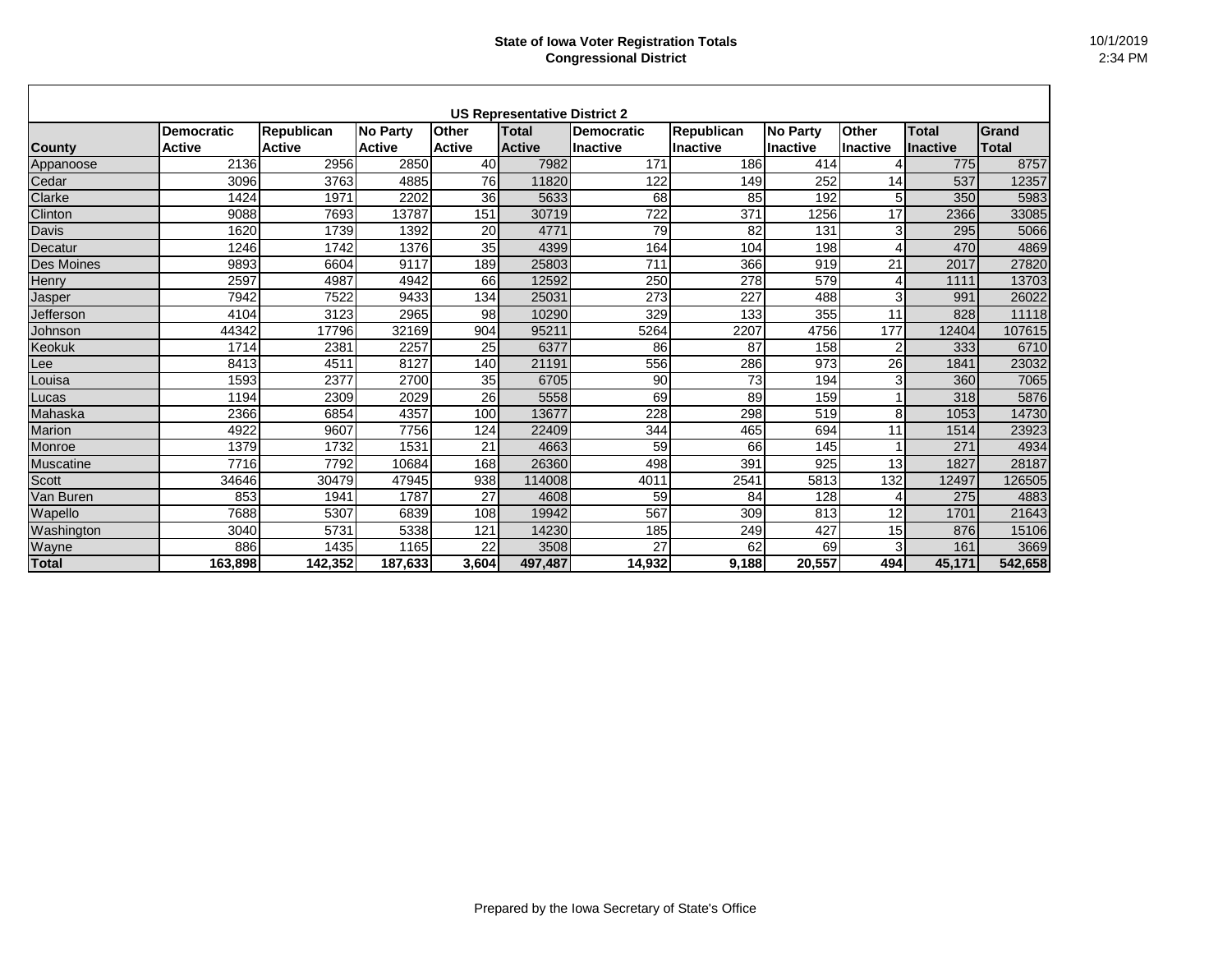| <b>US Representative District 3</b> |                   |                   |               |               |               |                   |                   |                  |                 |                 |              |
|-------------------------------------|-------------------|-------------------|---------------|---------------|---------------|-------------------|-------------------|------------------|-----------------|-----------------|--------------|
|                                     | <b>Democratic</b> | <b>Republican</b> | No Party      | <b>Other</b>  | <b>Total</b>  | <b>Democratic</b> | <b>Republican</b> | No Party         | <b>Other</b>    | <b>Total</b>    | Grand        |
| <b>County</b>                       | <b>Active</b>     | <b>Active</b>     | <b>Active</b> | <b>Active</b> | <b>Active</b> | lInactive         | Inactive          | <b>I</b> nactive | <b>Inactive</b> | <b>Inactive</b> | <b>Total</b> |
| Adair                               | 981               | 1993              | 2069          | 29            | 5072          | 46                | 74                | 137              |                 | 259             | 5331         |
| Adams                               | 532               | 989               | 1093          | 9             | 2623          | 39                | 40                | 106              | 2               | 187             | 2810         |
| Cass                                | 1443              | 4582              | 2915          | 40            | 8980          | 109               | 255               | 343              | 3 <sub>l</sub>  | 710             | 9690         |
| <b>Dallas</b>                       | 14563             | 20027             | 23269         | 531           | 58390         | 778               | 1190              | 1837             | 46              | 3851            | 62241        |
| Fremont                             | 974               | 2308              | 1364          | 28            | 4674          | 84                | 131               | 178              | 3               | 396             | 5070         |
| Guthrie                             | 1575              | 2833              | 3053          | 58            | 7519          | 64                | 110               | 210              | 2               | 386             | 7905         |
| Madison                             | 2574              | 4282              | 3896          | 86            | 10838         | 138               | 235               | 341              | 3               | 717             | 11555        |
| <b>Mills</b>                        | 1966              | 5142              | 3056          | 113           | 10277         | 47                | 81                | 103              | $\overline{2}$  | 233             | 10510        |
| Montgomery                          | 1048              | 3447              | 2262          | 35            | 6792          | 83                | 147               | 224              | 5               | 459             | 7251         |
| Page                                | 1485              | 4862              | 2970          | 55            | 9372          | 140               | 256               | 369              | 61              | 771             | 10143        |
| Polk                                | 114607            | 80217             | 93705         | 3182          | 291711        | 6757              | 4127              | 6329             | 269             | 17482           | 309193       |
| Pottawattamie                       | 15263             | 21044             | 20338         | 675           | 57320         | 1615              | 1473              | 2477             | 102             | 5667            | 62987        |
| Ringgold                            | 805               | 1465              | 756           |               | 3033          | 31                | 50                | 59               |                 | 141             | 3174         |
| <b>Taylor</b>                       | 660               | 1834              | 1206          | 23            | 3723          | 35                | 51                | 87               | $\overline{2}$  | 175             | 3898         |
| Union                               | 1638              | 2682              | 3208          | 47            | 7575          | 116               | 126               | 346              | 3 <sub>l</sub>  | 591             | 8166         |
| Warren                              | 9723              | 11572             | 12317         | 249           | 33861         | 524               | 557               | 941              | 28              | 2050            | 35911        |
| <b>Total</b>                        | 169,837           | 169,279           | 177,477       | 5,167         | 521,760       | 10,606            | 8,903             | 14,087           | 479             | 34,075          | 555,835      |